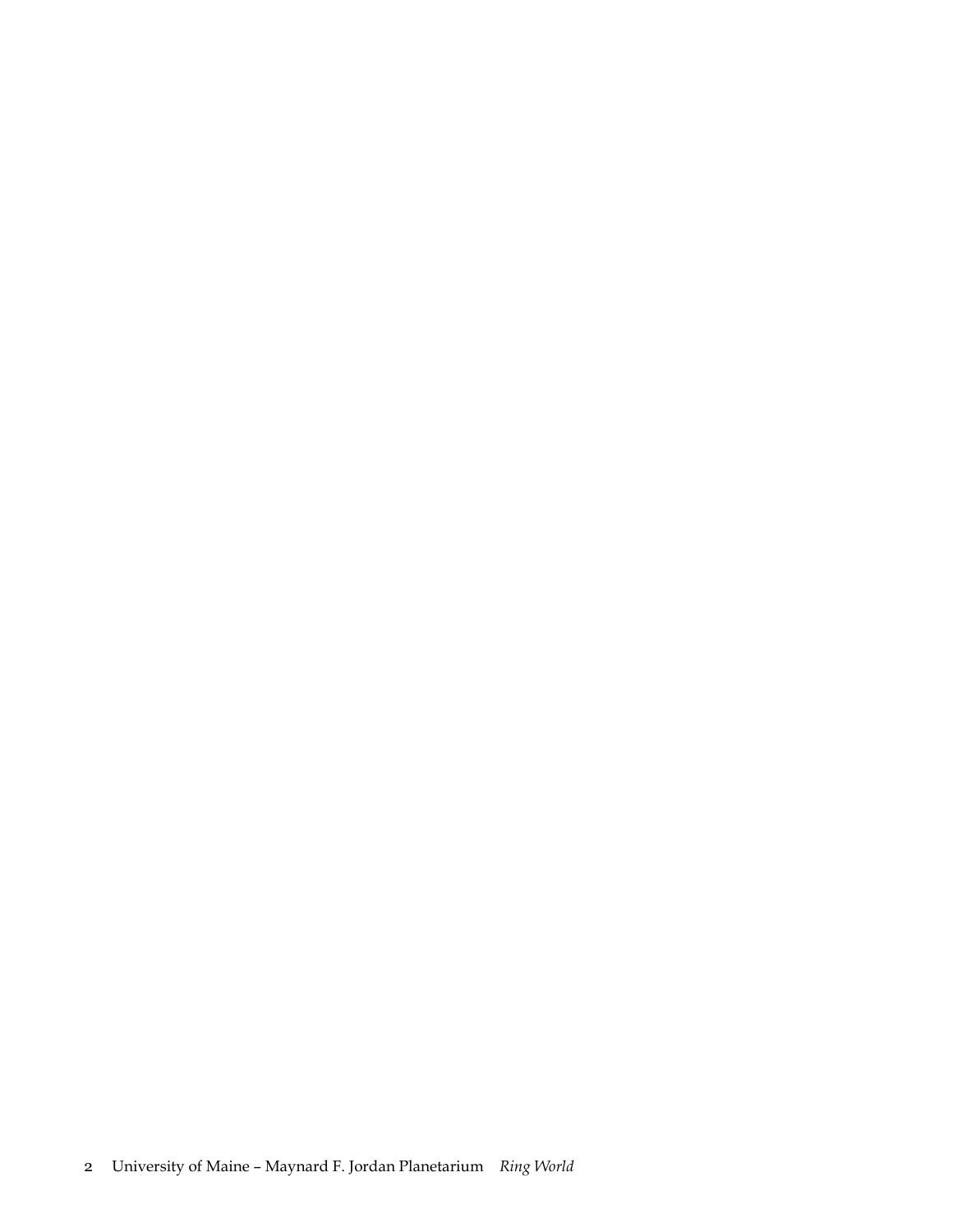# Cosmic Classroom



Looking for fun and interesting space activities? The planetarium staff has prepared a collection of materials we call the Cosmic Classroom for you to use before and/or after your visit. These materials are entirely for use at your own discretion and are not intended to be required curricula or a prerequisite to any planetarium visit. The Cosmic Classroom is one more way that the Jordan Planetarium extends its resources to help the front line teacher and support the teaching of astronomy and space science in Maine schools.

The lessons in this Cosmic Classroom have been edited and selected for the range of ages/grades that might attend a showing of this program at the Jordan Planetarium. Those activities that are not focused at your students may be adapted up or down in level. Our staff has invested the time to key these materials to the State of Maine Learning Results in order to save you time.

The State of Maine Learning Results performance indicators have been identified and listed for the program, the Cosmic Classroom as a package, and each individual activity within the package. The guide also includes related vocabulary and a list of other available resources including links to the virtual universe. We intend to support educators, so if there are additions or changes that you think would improve, PLEASE let us know.

Thank you, and may the stars light your way.

*The Maynard F. Jordan Planetarium Staff*

# The Program – *Ring World*

Its name is Cassini-Huygens. On October 15, 1997, it sailed out from the port of Earth on a seven year, two billion mile odyssey to the outer solar system. The size of a school bus with a total weight of over 12,000 pounds, and an array of 18 packages of scientific instruments, Cassini-Huygens represents the combined effort of scientists and engineers in 18 countries, and is one of the largest, heaviest, and most sophisticated interplanetary spacecraft ever launched. It's destination?… One of the most intriguing objects in the solar system -- a world of unparalleled beauty and the undisputed "Lord of the Rings" -- Saturn! Join us for this as we explore the history and scope of Saturn, its rings and its many moons on the Cassini-Huygens mission to Saturn and Titan.

We are very glad that you have chosen to visit our planetarium with your group. We hope that this guide either will help you prepare your group or help you review their experience at the University of Maine's sky theater.

# State of Maine Learning Results Guiding Principles

The lessons in this guide, in combination with *Ring World*, help students to work towards some of the Guiding Principles set forth by the State of Maine Learning Results. By the simple act of visiting the planetarium, students of all ages open an avenue for self-directed lifelong learning. A field trip encourages students to think about learning from all environments including those beyond the schoolyard. A Jordan Planetarium visit also introduces visitors to the campus of the largest post-secondary school in Maine and encourages them to think of this as a place which holds opportunities for their future education, enjoyment and success.

Other sites on the University campus, including three museums, explore a variety of subjects, and the Visitors Center is always willing to arrange tours of the campus. A field trip can contribute to many different disciplines of the school curriculum and demonstrate that science is not separate from art, from mathematics, from history, etc. The world is not segregated into neat little boxes with labels such as social studies and science. A field trip is an opportunity for learning in an interdisciplinary setting, to bring it all together and to start the process of thinking. For a more complete discussion of field trips, please visit the Jordan Planetarium web site at http://umainesky.com.

If used in its entirety and accompanied by the Planetarium visit this guide will help students to: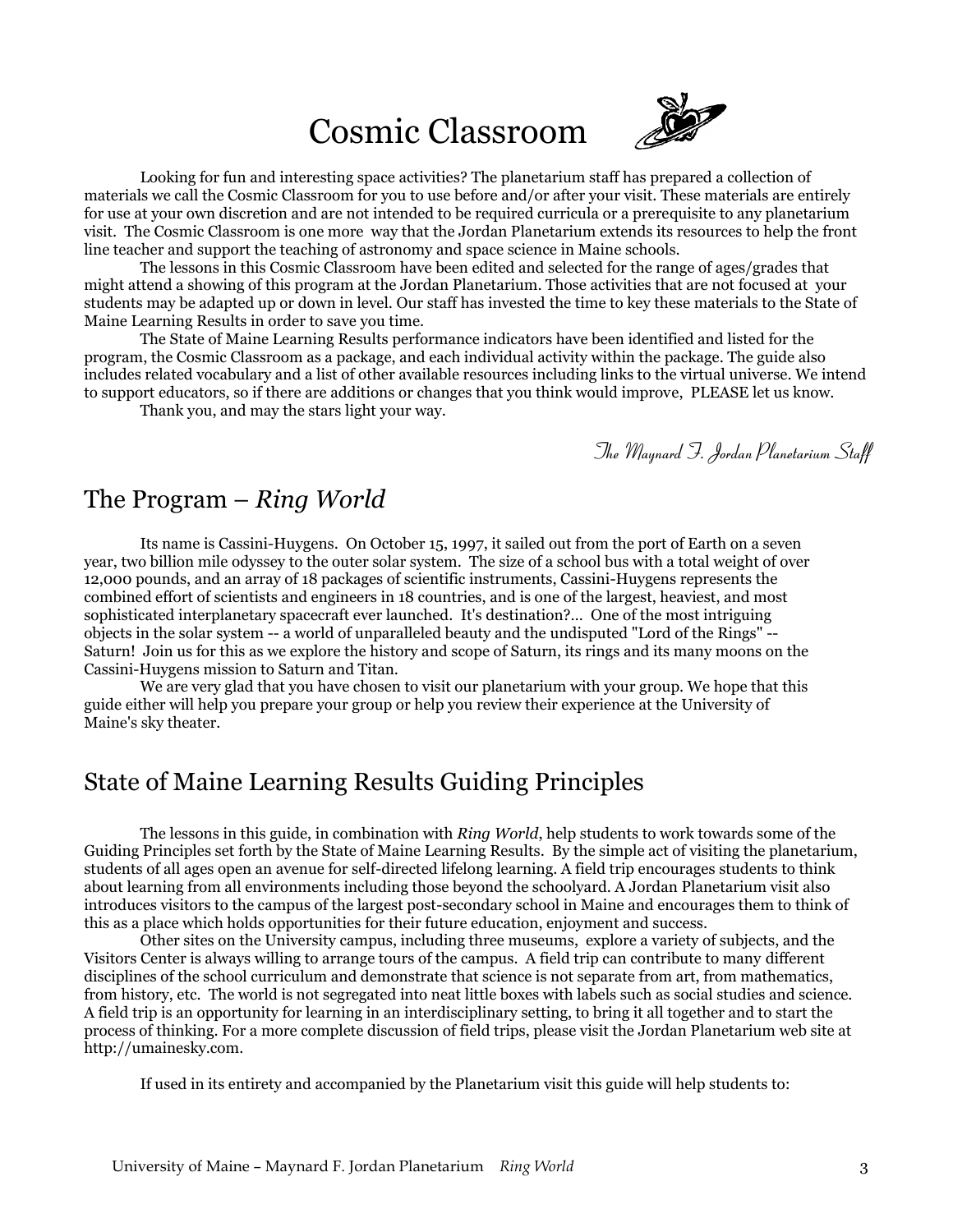### Become **a clear and effective communicator** through

- A. oral expression such as class discussions, and written presentations
- B. listening to classmates while doing group work, cooperation, and record keeping.

### Become **a self-directed and life long learner** by

- A. introducing students to career and educational opportunities at the University of Maine and the Maynard F. Jordan Planetarium.
- B. encouraging students to go further into the study of the subject at hand, and explore the question of "what if?"
- C. giving students a chance to use a variety of resources for gathering information

### Become **a creative and practical problem solver** by

- A. asking students to observe phenomena and problems, and present solutions
- B. urging students to ask extending questions and find answers to those questions
- C. developing and applying problem solving techniques
- D. encouraging alternative outcomes and solutions to presented problems

#### Become **a collaborative and quality worker** through

- A. an understanding the teamwork necessary to complete tasks
- B. applying that understanding and working effectively in their assigned groups
- C. demonstrating a concern for the quality and accuracy needed to complete an activity

#### Become **an integrative and informed thinker** by

- A. applying concepts learned in one subject area to solve problems and answer questions in another
- B. participating in class discussion

# State of Maine Learning Results Performance Indicators

In conjunction with the Maynard F. Jordan Planetarium show *Ring World,* this guide will help you meet the following State of Maine Learning Results Performance Indicators in your classroom.

## Grades 3-4

#### **Science and Technology**

I. Motion

- #1. Describe the effects of different types of forces (e.g. mechanical, electrial, magnetic) on motion.
- K. Scientific Reasoning
	- #4. Use various types of evidence (e.g., logical, quantitative) to support a claim.
	- #5. Demonstrate an understanding that ideas are more believable when supported by good reasons.

#### L. Communication

- #1 Record results of experiment or activities and summarize and communicate what they have learned.
- #2. Ask clarifying and extending questions.
- #4. Make and/or use sketches, tables, graphs, physical representations, and manipulatives to explain procedures and ideas.
- #7. Function effectively in groups within various assigned roles (e.g., reader, recorder).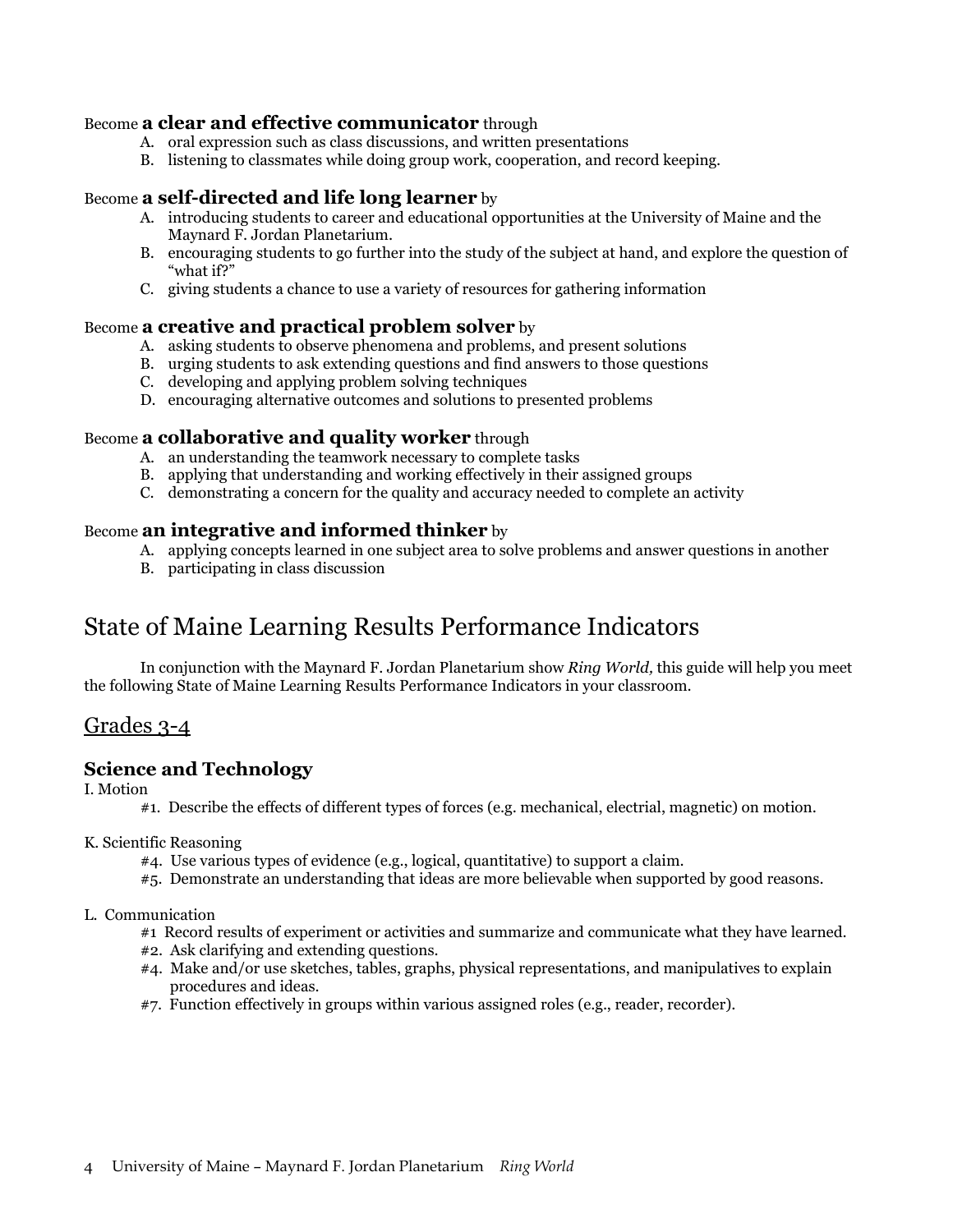## **Mathematics**

- C. Data Analysis and Statistics
	- #1. Make generalizations and draw conclusions using various types of graphs, charts, and tables.

#### J. Mathematical Reasoning

#1. Use simple tables and graphs to communicate ideas and information in presentations in a concise and clear manner.

# Grades 5-8

### **Science and Technology**

I. Motion

- #1. Describe the motion of objects using knowledge of Newton's Laws.
- #3. Describe and quantify the ways machines can provide mechanical advantages in producing motion.
- J. Inquiry and Problem Solving
	- #1. Make accurate observations using appropriate tools and units of measure.
	- #2. Design and conduct scientific investigations which include controlled experiments and systematic observations. Collect and analyze data, and draw conclusions fairly.
- K. Scientific Reasoning
	- #6. Support reasoning by using a variety of evidence.
- L. Communication
	- #1. Discuss scientific and technological ideas and make conjectures and convincing arguments.
	- #4. Make and use scale drawing, maps, and three-dimensional models to represent real objects, find locations, and describe relationships.

## **Social Studies - Geography**

A. Skills and Tools

#1. Visualize the globe and construct maps of the world and its sub-regions to identify major physical features.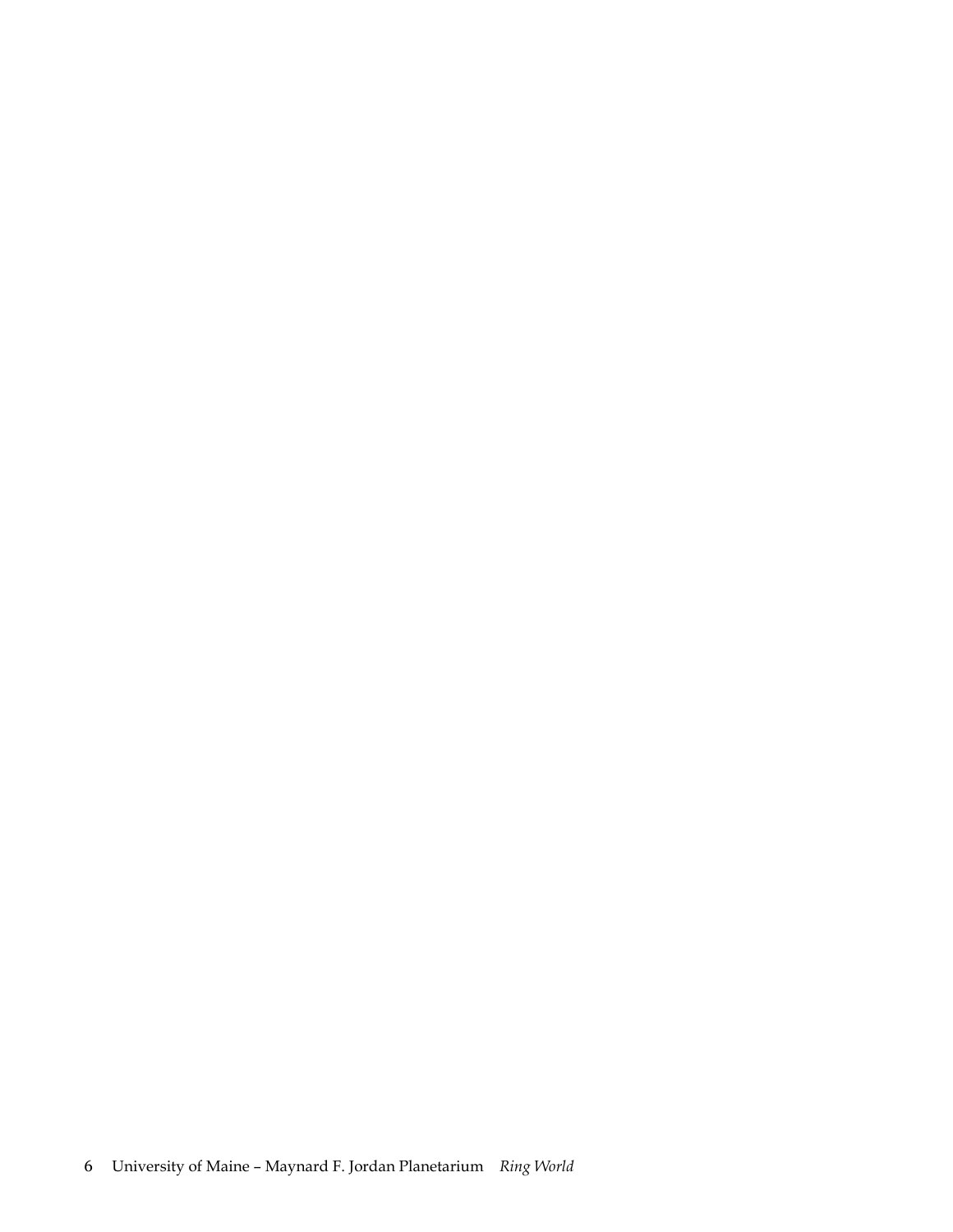

# Unveiling Titan's Surface

http://saturn.jpl.nasa.gov/education/pdfs/Topography.pdf

Objectives and State of Maine Learning Results Performance Indicators:

- 1. Learners will be able to make accurate observations using appropriate tools and units of measure. (5-8. Science and Technology. J. #1.)
- 2. Learners will be able to design and conduct scientific investigations which include controlled experiments and systematic observations. (5-8. Science and Technology. J. #2)
- 3. Learners will be able to support reasoning by using a variety of evidence.  $(5-8)$ . Science and Technology. K. #6.)
- 4. Learners will be able to develop maps, charts, models and databases to analyze geographical patterns on a planet. (5-8. Social Studies-Geography. A. #2)

#### The General Idea:

To make measurements of topographic features and to draw maps based on these data. This will be done in a way that is analogous to making radar measurements of topography through vegetation (on Earth) or through clouds (on Venus, Titan, and Earth).

#### Discussion:

Titan's visibly opaque atmosphere shrouds the satellite's surface from our eyes. When the two Voyager spacecraft imaged Titan during their 1980 and 1981 flybys, scientists saw only the haze and cloud tops of the moon's thick, nitrogen-rich atmosphere.

Unlike a photographic camera that needs an outside light source, radar provides its own illumination. Cassini's radar will project pulses of radar energy toward Titan to strike the surface and echo back to the instrument. The amount of energy received by the instrument dictates how bright the resulting image is and is a function of the type of surface being measured. The round trip travel time of each energy pulse determines the location of the echoing surface. This technique, called synthetic aperture radar (SAR), is used to capture images of surfaces that are cloud shrouded (e.g., Titan, Venus, and Earth) or dark (e.g., the night side of Earth). SAR can even detect structures shrouded by rain forest vegetation. By supplying its own illumination and operating at radio frequencies that can penetrate the atmosphere and clouds, a radar instrument can image Titan's surface.

#### Materials

- A sturdy cardboard shoe box, shipping carton with its top, or boot box
- Green styrofoam (commonly used in floral arrangements) cut to fit in the bottom of the box
- A tool for shaping the styrofoam (a large spoon will suffice)
- A sharpened pencil or similar object to punch holes in the box top
- A plastic coffee stirrer (about  $5$  inches long) or other long thin object like a bicycle spoke, a wooden kebab
- skewer, or a chopstick to use as a depth gauge
- Adhesive tape and a ruler or tape measure
- A blank 3- by 5-inch index card
- Graph paper: several pieces with the same grid size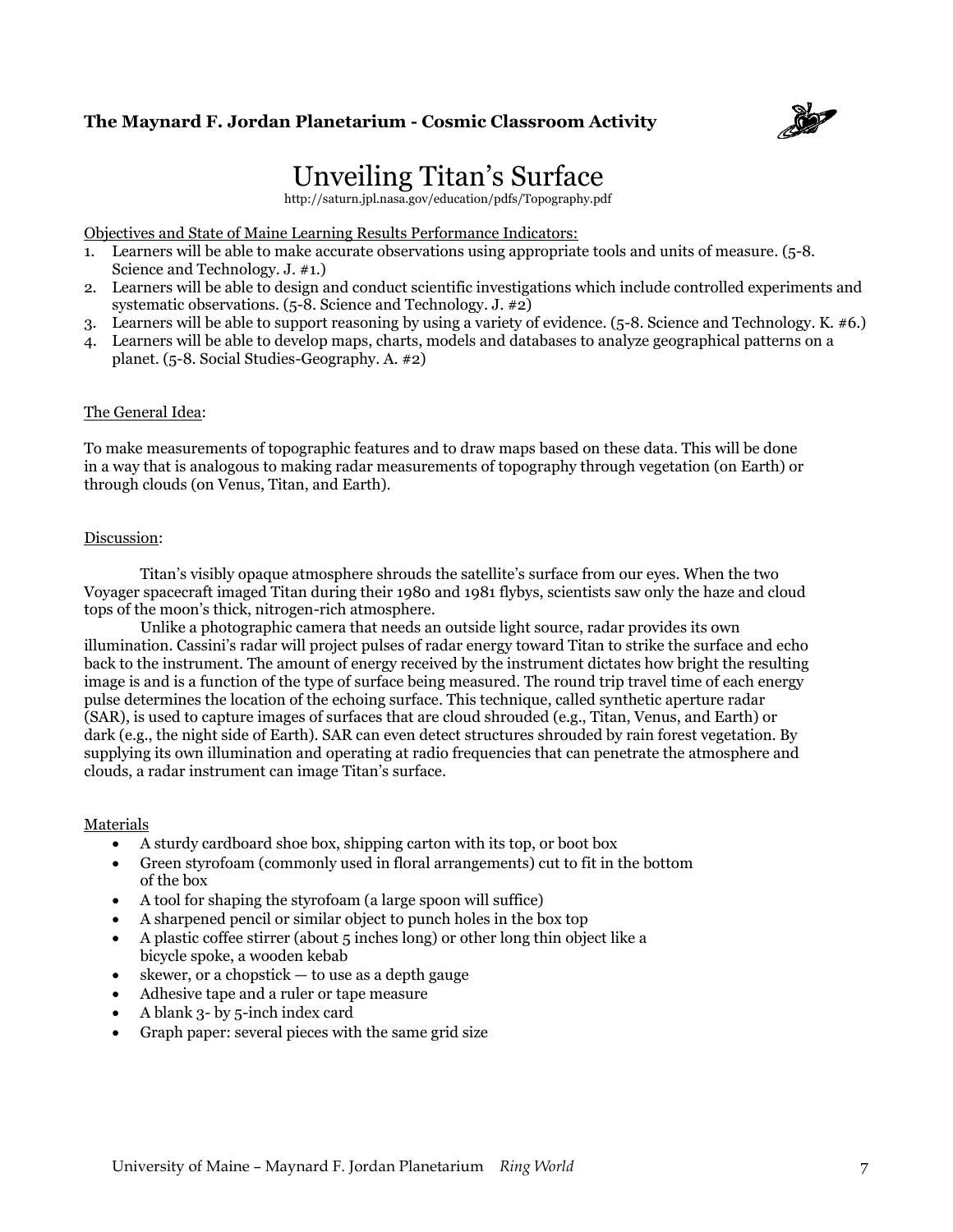#### Procedure

- 1. Shape the styrofoam with mountains, valleys, craters, and other landforms, and then place it inside the box.
- 2. Tape graph paper over the box lid.
- 3. Using the pencil, punch holes in the box lid at the grid intersections of the graph paper.
- 4. Prepare the height code card by inserting the depth gauge into the box lid until it touches the bottom. This fixes an artificial "sea level" on a "planet" that has no ocean.
- 5. Place the index card next to the depth gauge and mark where the top of the gauge is on the card. Mark this as zero.
- 6. Beginning with the zero mark, measure off and mark 0.5-centimeter increments on the index card.
- 7. By following a systematic pattern across the box lid, measure the height of the depth gauge as it is inserted at different intersections across the box lid.
- 8. Record the data at the corresponding intersections on another piece of graph paper.
- 9. Using the graph paper with the recorded height values, draw lines connecting the points with the same height reading. How does the contour map compare with the measured surface? How could the map be improved to better match the actual surface?
- 10. What is the effect if the depth gauge is not vertical? The map will be the same if the angle and orientation of the gauge are the same for each measurement point. If the angle and orientation vary, the map will be distorted. Advanced students can perform an analysis using trigonometric functions.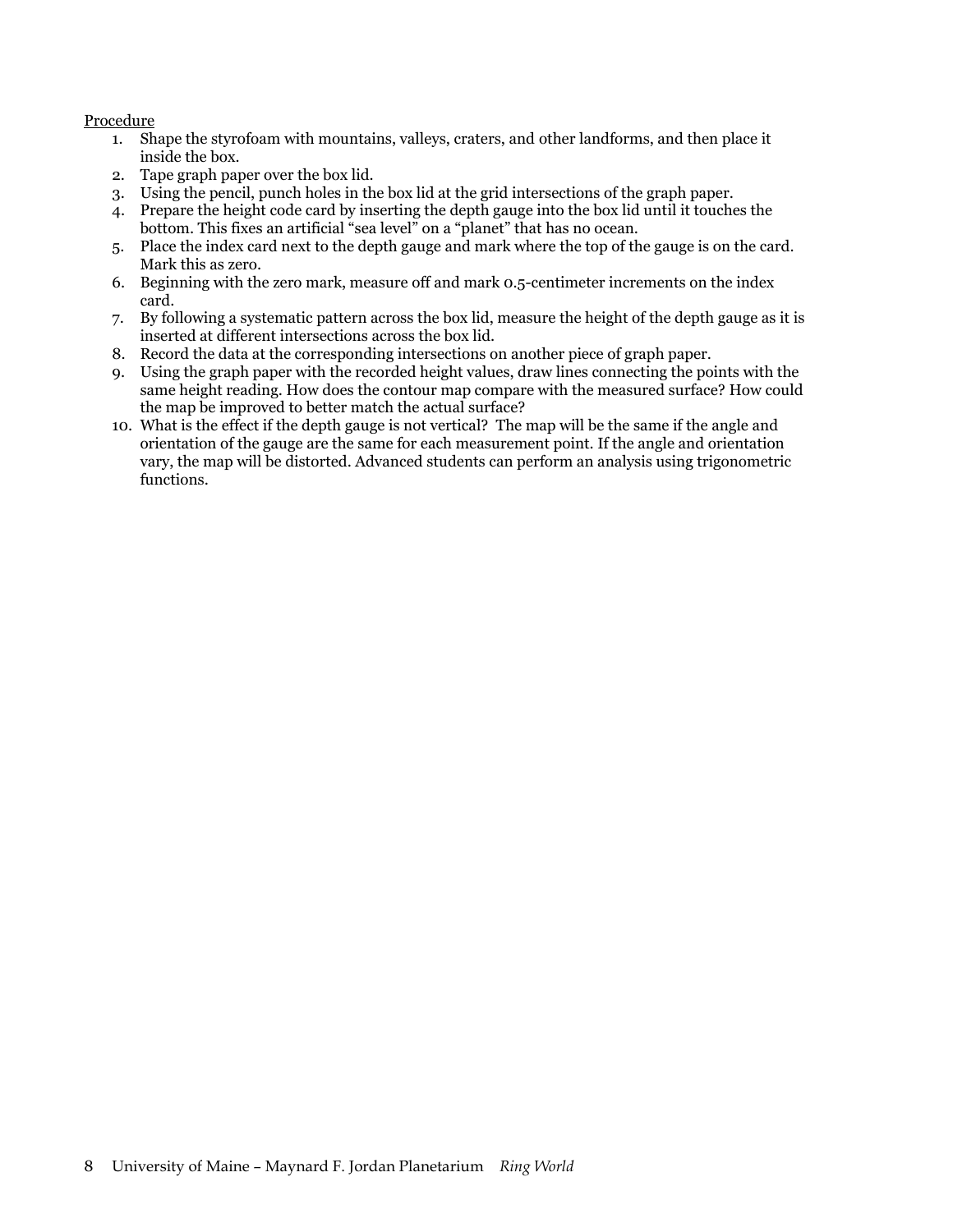

# Planetary Magnetic Fields

http://saturn.jpl.nasa.gov/education/pdfs/Planetary\_Magnetics.pdf

Objectives and State of Maine Learning Results Performance Indicators:

- 1. Learners will be able to describe the effects of different types of forces (e.g., mechanical, electrical, magnetic) on motion. (3-4. Science and Technology. I. #1)
- 2. Learners will be able to describe the motion of objects using knowledge of Newton's Laws. (5-8. Science and Technology. I. #1)
- 3. Learners will be able to demonstrate an understanding that good scientific explanations are based on evidence (observations) and scientific knowledge. (3-4. Science and Technology. K. #5)
- 4. Learners will be able to make accurate observations using appropriate tools and units of measure. (5- 8. Science and Technology. J. #1)
- 5. Learners will be able to ask clarifying and extending questions. (3-4. Science and Technology.  $L. \#2)$

#### Objective

To demonstrate magnetism and its measurement and apply these concepts to understanding the structure of surrogate planets; to take three measurements with a magnetic compass and deduce the orientation of the magnetic fields in manufactured "planets."

#### Discussion

The interiors of planets may forever remain out of the realm of direct observation and measurement. Yet, by means of laboratory experimentation, theoretical studies, and external observations, scientists can infer many details about the conditions found deep inside a planet. One external observation directly related to conditions in the core of a planet is that of the shape and orientation of the planetary magnetic field.

Spacecraft carry instruments called magnetometers to measure the field strength and direction of planetary magnetic fields. These instruments are so sensitive that they must be mounted on long booms extending from the main body of the spacecraft. Otherwise they would pick up magnetic fields generated by flowing electrical currents and permanent magnets aboard the spacecraft.

Earth, Jupiter, Saturn, Uranus, and Neptune all have magnetic fields that can be described as offset tilted dipoles. A dipole describes a system having two polarities such as the north and south of a bar magnet. "Tilted" refers to the alignment of the dipole with respect to the rotation axis of the planet, that is, how well the positions of the magnetic poles match the positions of the geographic poles. Offset describes the position of the dipole relative to the center of the planet. The center of the dipole may be shifted away from the planet's center both outward from the center and toward one of the geographic poles.

Planetologists believe that planetary magnetic fields are generated by a dynamo effect within the core of a planet. The dynamo effect occurs when moving electrical charges generate magnetic fields. Such processes are believed to occur deep inside some planets, based on the observation of their external magnetic fields. A spacecraft like Cassini can measure these magnetic fields, including their strength and direction, at a large number of places around Saturn, from the equator to near the poles and from nearby and far away. This allows detailed characterization of Saturn's magnetic field and permits the construction, within a computer, of good models of the generating source.

In this activity, students can observe the effects of a simulated planetary magnetic field and infer details about its source. The complexity of the planetary field can be specified by the instructor.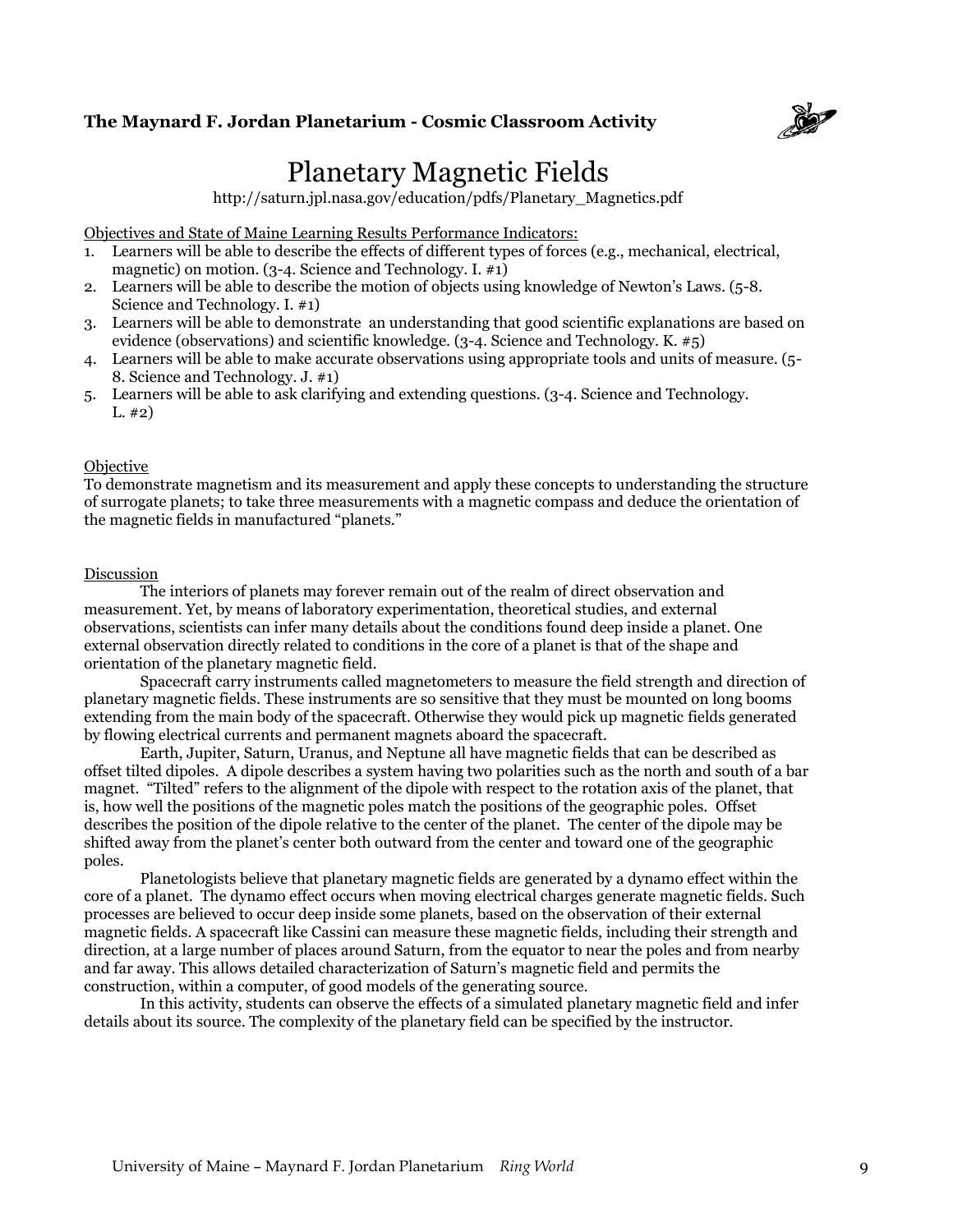#### Materials

- Bar magnet(s) (available at toy, hardware, office supply or fabric store) or cow magnet(s) (available at veterinary or farm supply store); must be strong
- Rubber balls (approximately the size of a tennis ball)
- Pencil(s) or dowel(s)
- Magnetic compass(es), liquid-damped recommended



In this diagram of Earth, Jupiter, Saturn, Uranus, and Neptune (not to scale), the magnetic axes are shown by the bar magnets; the planet's orbital plane is the dotted line through the center of the diagram. This drawing also shows that a planet's rotational axis is not necessarily perpendicular to its orbital plane. Magnetic field lines extend into space and form a "cage" around the planet, trapping charged particles and sweeping them around in space as the planet rotates.

The teacher will construct some different "planets" for the experiment.

- 1. Place the compass on the edge of a horizontal nonmagnetic surface.
- 2. Hold the "planet" near the compass. The compass should be at the "planet's" equator.
- 3. Rotate the "planet" slowly. Observe the effect on the compass of the "planet" slowly rotating about its axis.
- 4. Move the "planet" above the compass and repeat.
- 5. Repeat the experiment by placing the "planet" below the compass.
- 6. Repeat with different "planets."
- 7. Observe how the compass behaves in each position.

#### Procedure

- 1. Test "planets" made from bar magnets and balls can be made as either demonstrators or mysteries for students to solve. The length of the magnet, compared to the diameter of the ball, may be the determining factor. The simplest construction method is to bore a hole in each ball and place a magnet inside, held either by friction or with rubber cement. The holes or protruding magnet ends will give away the orientation of the magnet.
- 2. Balls whose diameters exceed the lengths of the magnets can be cut in half. A section of one (for radial offset) or both hemispheres (for no or axial offset only) can be hollowed out. The magnet is placed in the hollow and the hemispheres are glued together again.
- 3. Make several "planets" and decide in advance on a prime meridian for each (draw a 0-degree longitude half-circle connecting the north and south geographic poles).
- 4. Construct "planets" with no offset or tilt, and others with different amounts of offset, tilt, and both.
- 5. More elaborate "planets" with more than one magnet can also be constructed (and have some similarity to the more complex magnetic fields of real planets).
- 6. Use a pencil or dowel jammed into one pole of each "planet" to mark the rotation axis and as a handhold for experiments. Each "planet" can have more than one pole and prime meridian; color code and number them. Thus, each "planet" becomes several "planets" for experimentation.

For demonstrations to the whole class, a large, transparent compass (available from sporting goods stores) can be placed on an overhead projector. The class can observe the projected motions of the compass needle as various "planets" are slowly rotated nearby. Alternatively, each student or group of students can make their own measurements. The compass should be placed on the edge of a nonmagnetic surface (ideally, each student's desk). Students should observe the effect of slowly rotating the "planet" about its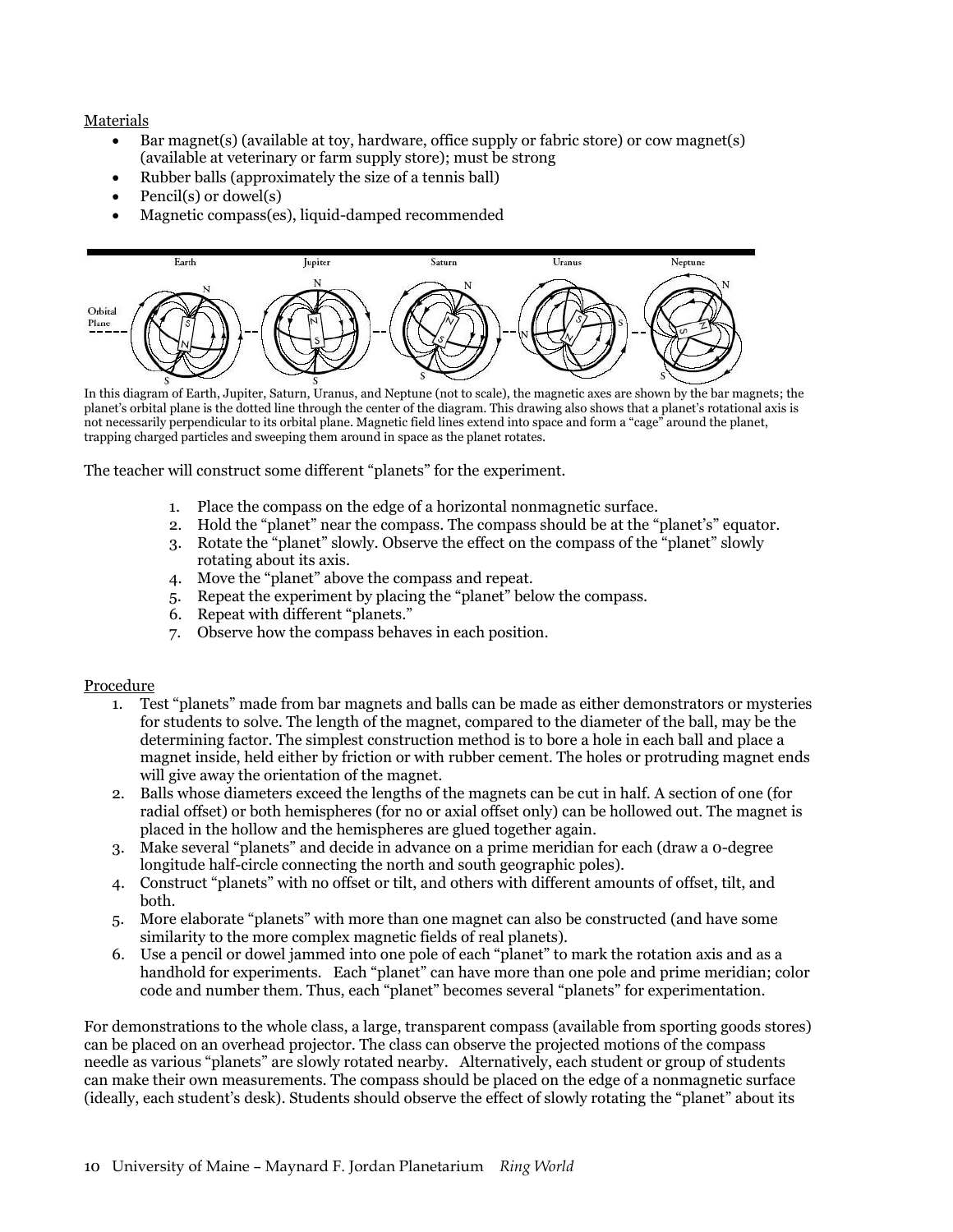axis from at least two positions of the compass. One position should be in the plane of the equator. The other should be near one pole. One can predict the idealized effect of the "planet" on the compass as follows:

*No offset, no tilt* — From both positions, the compass points towards the "planet," with no effects visible due to rotation.

*Radial offset, no tilt* — From both positions, the compass points towards the "planet," but rotation will cause the compass needle to be displaced a small amount in either direction from some zeropoint.

*Axial offset, no tilt* — Three measurements, at the equator and near both poles, may distinguish a geographic offset. Otherwise, the compass will point towards the "planet," with no effects visible due to rotation. Additional measurements made at a different distance may help to indicate this offset.

*No offset with small tilt* — With an equatorial measurement, the compass will point towards the "planet," with no effects visible due to rotation. Polar measurements will show oscillating displacements with rotation. A different end of the needle will point towards either pole.

*No offset with tilt near 90 degrees* — The equatorial measurement shows the needle reversing direction; i.e., rotating in step with the rotation of the "planet." Polar measurements show little difference from the equator measurement.

*Offset and tilt* — Measurements at the equator and both poles and at two distances should allow the observer to distinguish the degrees of offset and tilt of the internal dipole. Similar measurements of "planets" with multiple dipoles can sort out their more complex magnetic fields.

#### Extension

Let students build their own "planets" by embedding a magnet and pencil in clay. They can then exchange ―planets‖ and determine the orientation of the hidden magnet. Locate Earth's geomagnetic poles on a globe or world map. There is clearly a tilt; is there an offset?

Several vendors offer directional magnetic field sensors and software that allow data to be acquired, recorded, and plotted under computer control. Many spacecraft acquire all their data via computer control, and computerized data acquisition is common in many laboratories on Earth.

#### **Ouestions**

- 1. How did the different "planets" affect the compass differently?
- 2. How was the compass affected differently when the "planet" was placed above, below, and at the compass' level?
- 3. If you assume a simple bar magnet is hidden in each "planet," figure out how the magnet is oriented in each "planet."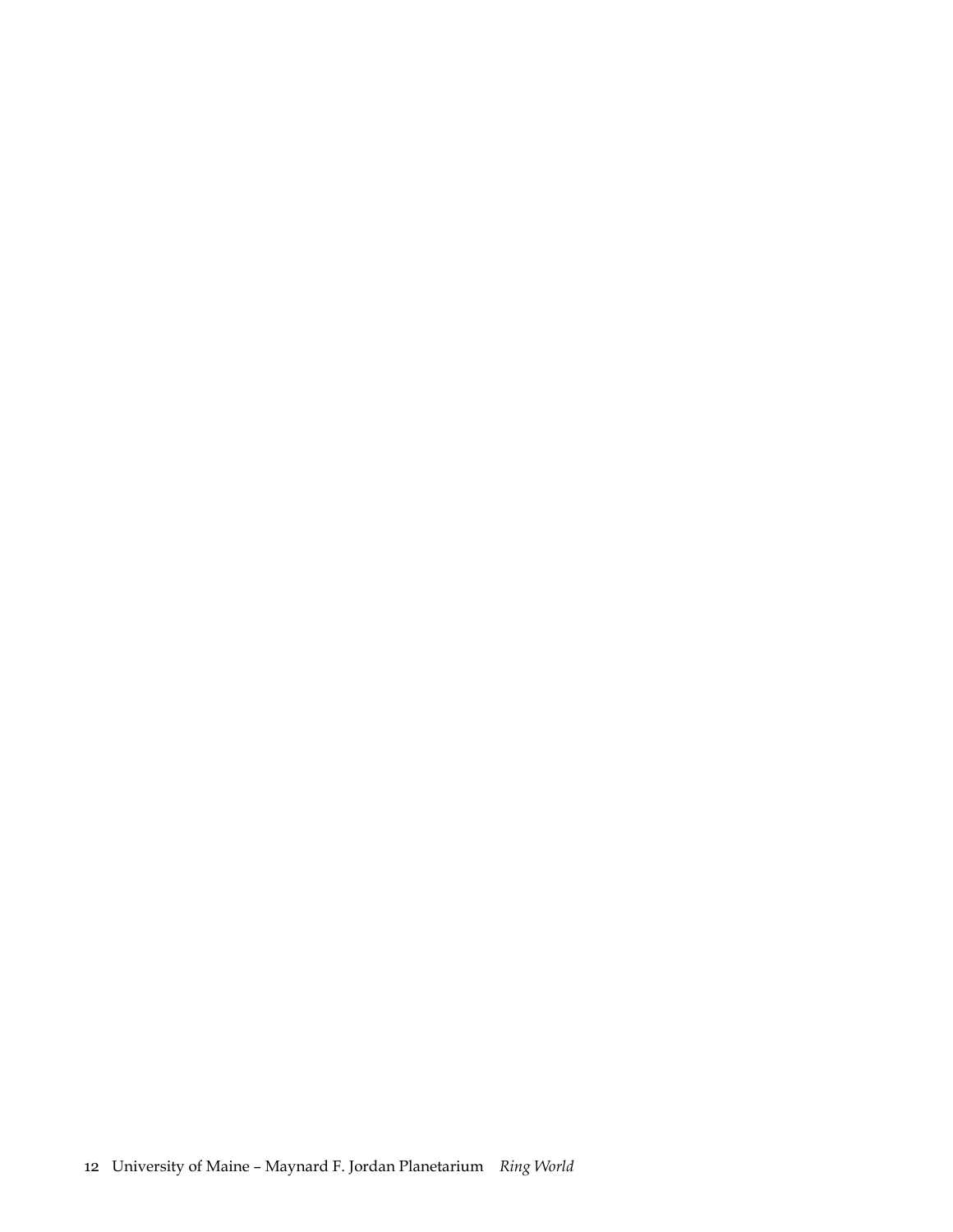

# Magic Wand

http://www.nasa.gov/pdf/58277main\_Space.Based.Astronomy.pdf

Objectives and State of Maine Learning Results Performance Indicators:

- 1. Learners will be able to describe and quantify the ways machines can provide mechanical advantages in producing motion. (5-8. Science & Technology. I. #3.)
- 2. Learners will be able to discuss scientific and technological ideas and make conjectures and convincing arguments.  $(5-8)$ . Science and Technology. L. #1)
- 3. Learners will be able to support reasoning by using models, known facts, properties, or known relationships. (5-8. Mathematics. J. #1)

#### Description:

A recognizable image from a slide projector appears while a white rod moves rapidly across the projector's beam.

#### Objective:

To demonstrate how an image falling on a CCD array is divided into individual pieces.

#### Materials:

- Slide projector
- Color slide of clearly defined object such as Saturn, a building, etc.
- 1/2-inch dowel (or white PVC pipe), 3 feet long
- Sheet of white paper
- White paint (flat finish)
- Dark room

#### Procedure:

- 1. Paint the dowel white and permit it to dry. (A piece of 3/4-inch PVC water pipe from a hardware store can substitute for the dowel and white paint, and so can a painted meter stick.)
- 2. Set up the slide projector in the back of the classroom and focus the image of the slide at a distance of about 4 meters away from the projector.
- 3. Hold the sheet of paper in the beam at the proper distance for easy focusing. Be sure the focus point you select is in the middle of the room and not near a wall.
- 4. Arrange the students between the focus point and the projector. Darken the room.
- 5. Hold the dowel in one hand and slowly move it up and down through the projector beam at the focal point. Ask the students to try to identify the image that appears on the dowel.
- 6. Gradually, increase the speed of the dowel's movement.

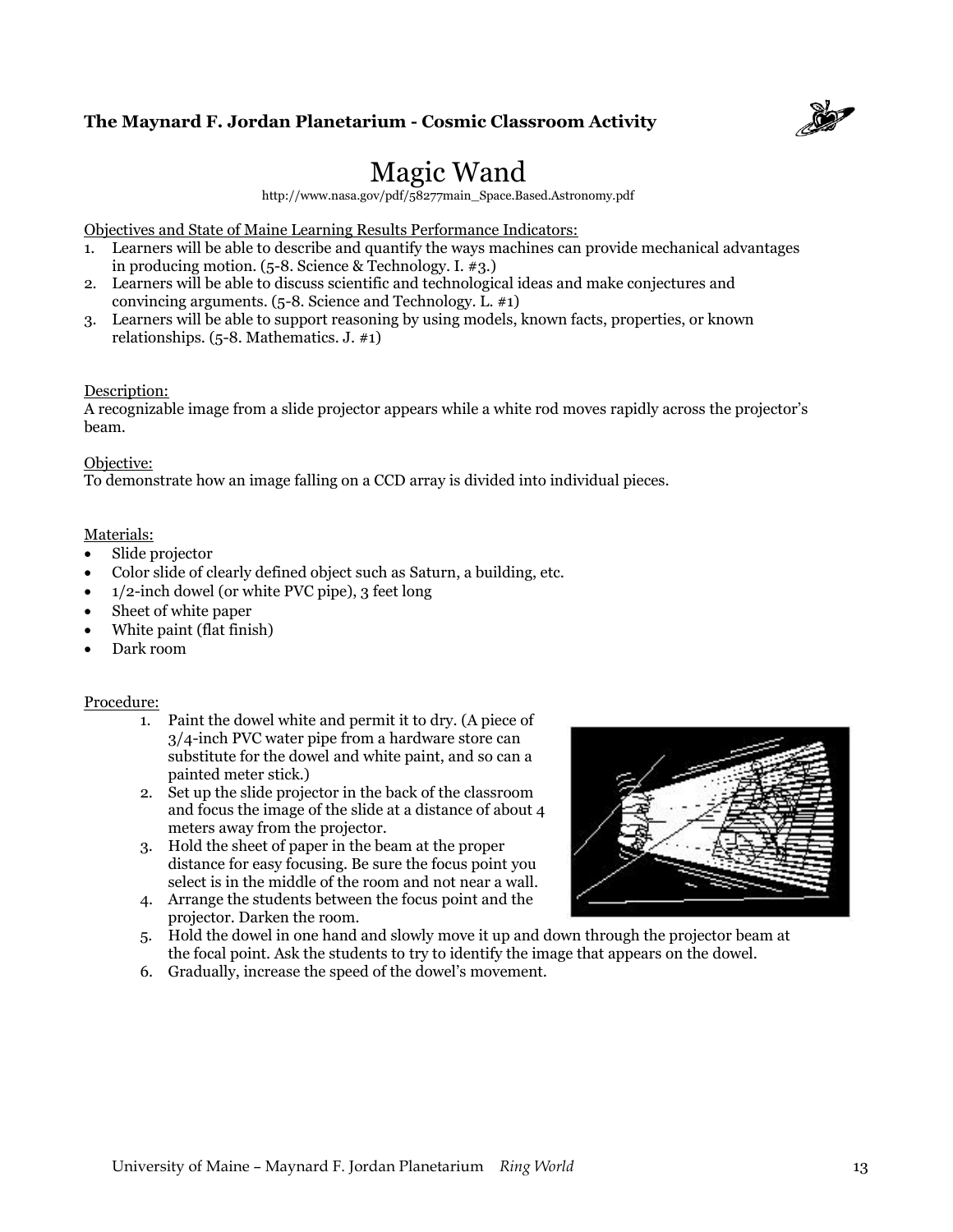#### Management and Tips:

By setting up the projector so that its projected image is focused in the middle of the room, the light from the image that falls on the far wall will be out of focus. This will make it more difficult for students to recognize the image until the dowel is passed through the light beam. Be sure to point out that the rod sends ("radios") a fragment of the entire image. When the rod is moved, another image fragment is received. Challenge your students to memorize each fragment as they receive it. The fragments will be quickly forgotten as new fragments are added. It is only when the rod is moved very fast that they will be able to recognize the image. However, if the fragments were received by a computer in a digital form, each fragment would be recorded and an image would be built up at any speed.

#### Assessment:

Ask students to explain the imaging process as it is demonstrated here and use examples of images in other applications where the images consist of small parts that combine to make a whole.

#### Extensions:

- 1. How do television studios create and transmit pictures to home receivers?
- 2. How does a CCD work?
- 3. Project some slides. Magnify them as much as possible on a projection screen to see how the complete image consists of many discrete parts.
- 4. Construct a Persistence of Vision tube.
	- a. Close off the end of a cardboard tube except for a narrow slit.
	- b. While looking through the open end of the tube, wave the tube back and forth. A recognizable image will form at the other end of the tube.
	- c. Use the tube to examine fluorescent lights.
- 5. Why do slightly darker bands appear across the lights?
- **Hint:** Fluorescent lights do not remain on continuously. The light turns on and off with the cycling of AC current.
- 6. Will using the tube to view an incandescent light have the same effect? Use the tube to examine the picture on a television screen. Why is the TV picture reduced to lines? **Hint:** Television pictures consist of scan lines.
- 7. A simpler version of the persistence of vision tube can be made with a 10 by 10-centimeter square of black construction paper.
	- a. Fold the paper in half.
	- b. Using scissors, cut a narrow slit from the middle of the fold.
	- c. Open the square up and quickly pass the slit across one eye while looking at some distant objects.



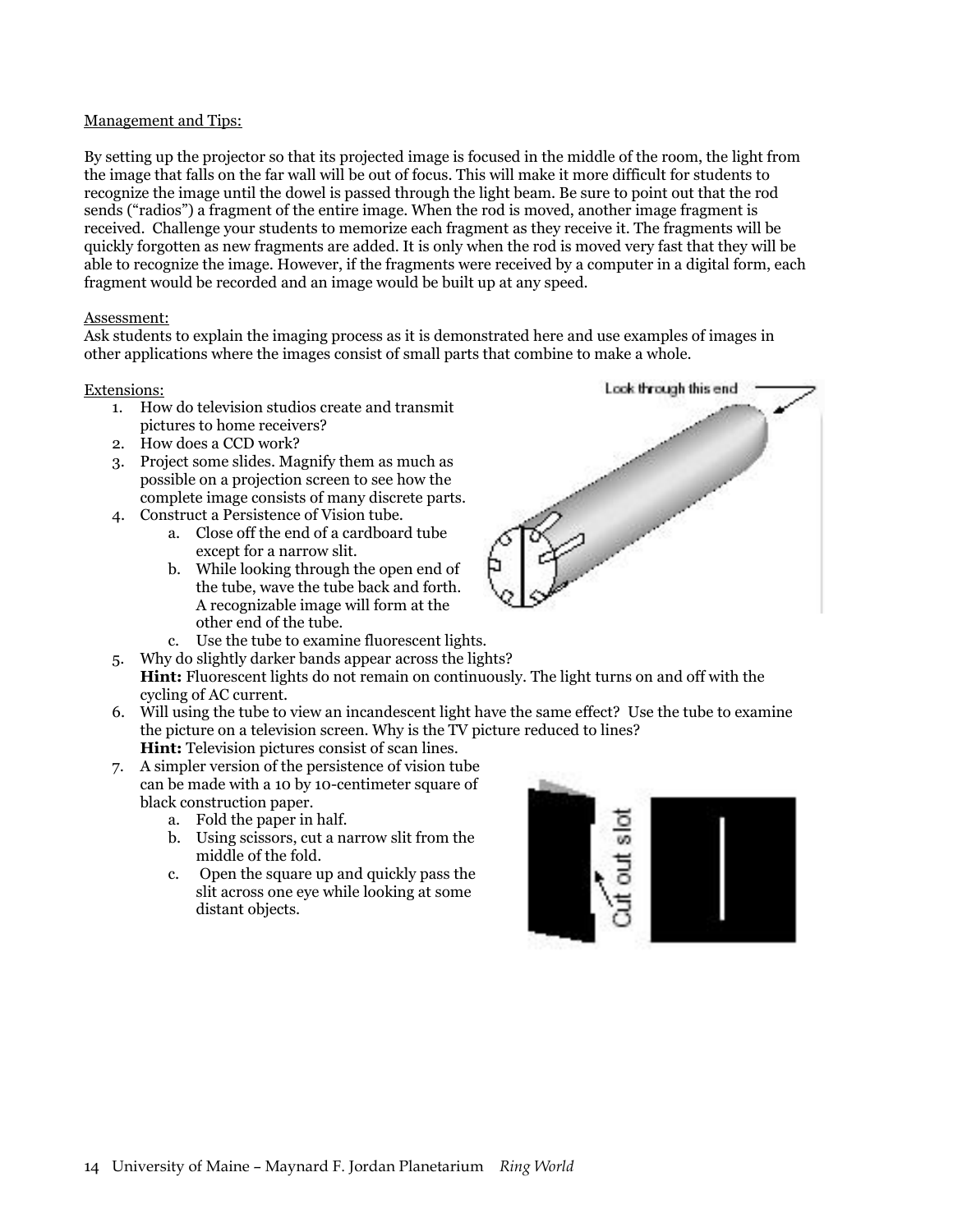

# Paint by the Numbers

http://www.nasa.gov/pdf/58277main\_Space.Based.Astronomy.pdf, pp. 84-87

Objectives and State of Maine Learning Results Performance Indicators:

- 1. Learners will be able to make generalizations and draw conclusions using various types of graphs. (3-4. Mathematics. C. #1)
- 2. Learners will be able to support reasoning by using models, known facts, properties, or known relationships. (3-4. Mathematics. J. #1)
- 3. Learners will be able to make accurate observations using appropriate tools and units of measure. (5-8. Science & Technology. J. #1)
- 4. Learners will be able to record results of experiments or activities and summarize and communicate what they have learned.  $(3-4)$ . Science & Technology. L. #1)
- 5. Learners will be able to make and use scale drawings to represent real objects. (5-8. Science & Technology. L. #4)
- 6. Learners will be able to function effectively in groups within various assigned roles. (3-4. Science & Technology. L. #7)

#### Description:

A pencil and paper activity demonstrates how astronomical spacecraft and computers create images of objects in space.

#### Objective:

To simulate how light collected from a space object converts into binary data and reconverts into an image of the object.

#### Discussion:

This activity simulates the process by which an astronomy spacecraft such as the Hubble Space Telescope collects light from an astronomical object and converts the light into a digital form that can be displayed on Earth as an image of the object. The student with the transparent grid represents the spacecraft. The picture is the object the spacecraft is trying to collect from. The student with the paper grid represents the radio receiver on the ground and the image-processing computer that will assemble the image of the object. The image created with this activity is a crude representation of the original picture. The reason for this is that the initial grid contains only  $64$  squares  $(8 \times 8)$ . If there were many more squares, each square would be smaller and the image would show finer detail. You may wish to repeat this activity with a grid consisting of 256 squares (16 x 16). However, increasing the number of squares will require more class time. If you wish to do so, you can select a single student to represent the spacecraft and transmit the data to the rest of the class.

With the HST, the grid consists of more than 2.5 million pixels and they are shaded in 256 steps from black to white instead of just the 4 shades used here. Color images of an object are created by the HST with color filters. The spacecraft observes the object through a red filter, a blue filter, and then a green one. Each filter creates a separate image, containing different information. These images are then colored and combined in a process similar to color separations used for printing colored magazine pictures.

#### Materials: **(per group of two students)**

- Transparent grid
- Paper grid
- Picture of house
- Pencil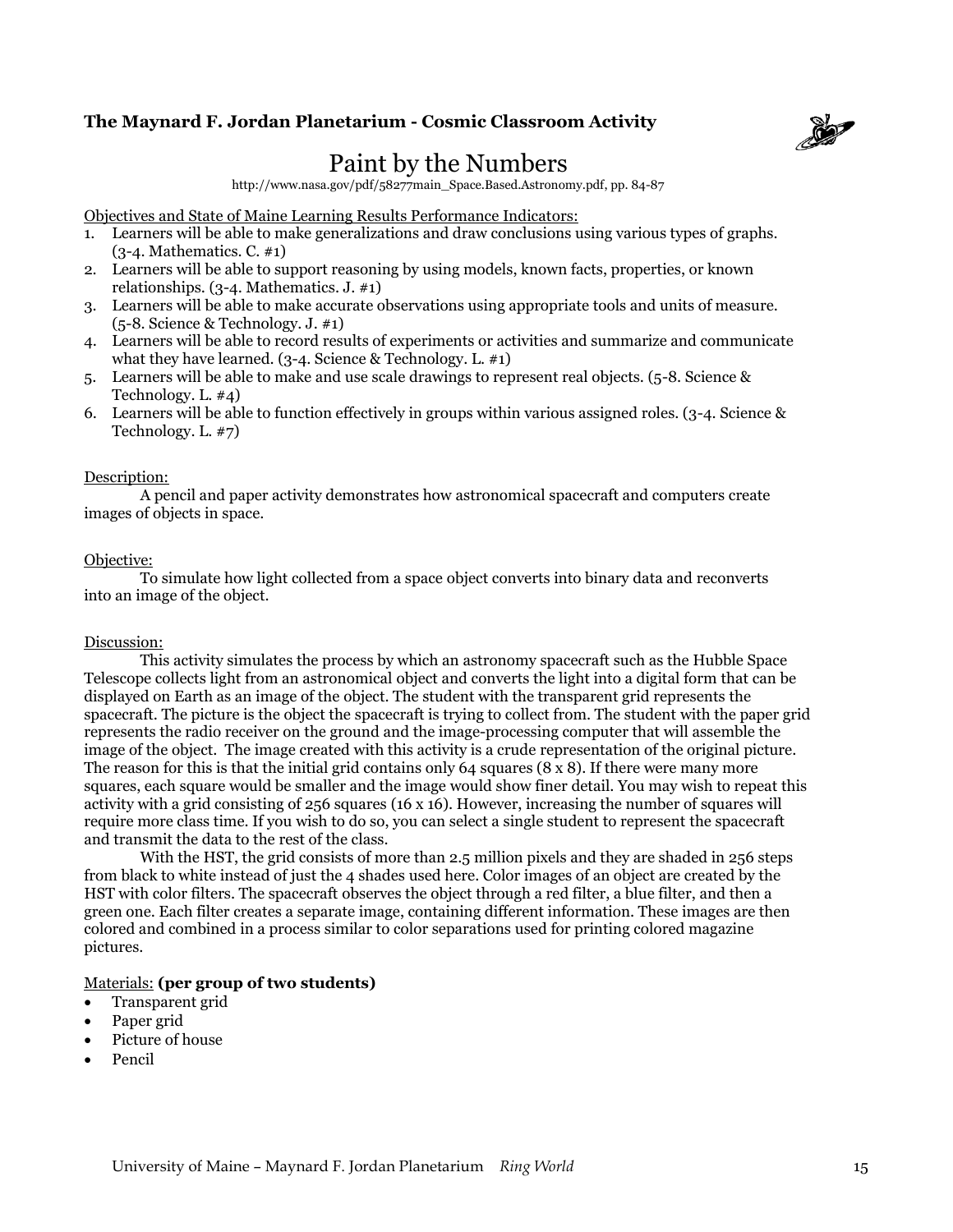#### Procedure:

- 1. Divide students into pairs.
- 2. Give one student  $(A)$  in each pair the paper copy of the blank grid below. Give the other student  $(B)$  in each pair the picture of the house found below. Instruct student B not to reveal the picture to student A. Also give student B a copy of the transparent grid. (See notes about making student copies of the picture and grids on the next page.)
- 3. Explain that the picture is an object being observed at a great distance. It will be scanned by an optical device like those found on some astronomical satellites and an image will be created on the paper.
- 4. Have student B place the grid over the picture. Student B should look at the brightness of each square defined by the grid



lines and assign it a number according to the chart above the picture. Student B will then call out the number to student A. If a particular square covers an area of the picture that is both light and dark, student B should estimate its average brightness and assign an intermediate value to the square such as a 1 or a 2.

Note: The letters and numbers on two sides of the grid can assist the receiving student in finding the location of each square to be shaded.

- 5. After receiving a number from student B, student A will shade the corresponding square on the grid. If the number is 0, the square should be shaded black. If it is 3, the square should be left as it is.
- 6. Compare the original picture with the image sketched on the paper.

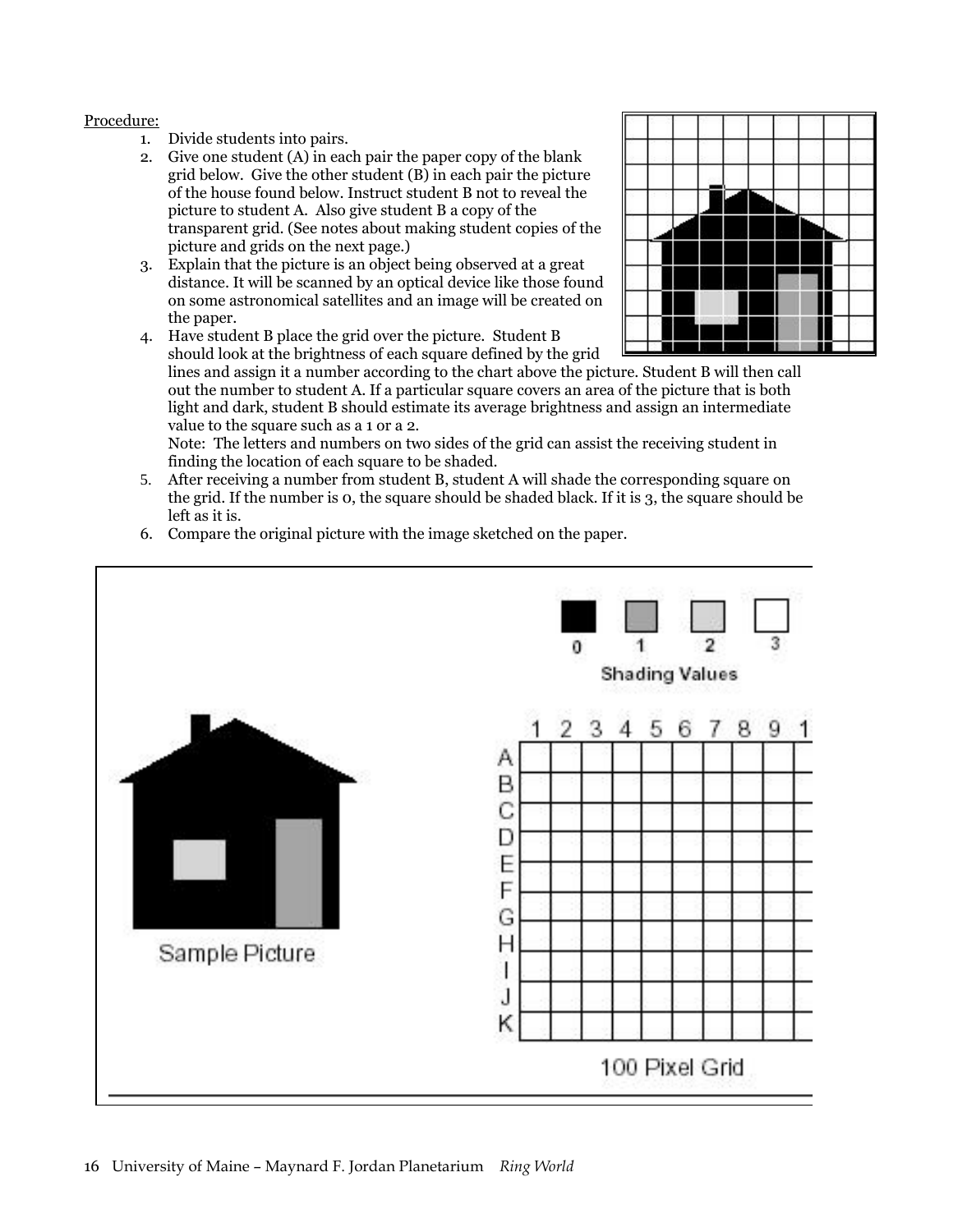#### Management and Tips:

Students can provide their own pictures for this activity. It is important for the pictures to show strong contrast. The smaller the grid squares, the more detail that will appear in the image. However, simply going from a grid of 10 x 10 to a grid of 20 x 20 will quadruple the length of time it takes to complete the image.

#### Assessment:

Collect the pictures of the house drawn by the student receivers. Compare the original drawing with the student images. Discuss with your students possible strategies for improving the detail of the images.

#### Extensions:

- Transmit and reconstruct the image of Saturn shown on the next page. This more advanced picture uses six shades and smaller grid squares.
- Examine printed copies of drawings made with a computer art program. Notice how the pictures are constructed of individual points. Also notice how the size of the points contributes to the fineness of detail in the picture.
- Examine pictures drawn on a computer. Use the magnifying tool to move to the maximum magnification possible. Compare the two views.
- Obtain Hubble Space Telescope images from the Internet sites given in Unit 5. Examine them closely for the pixel structure. Alternately enlarge and reduce the image size on your computer screen to see the effect on the fineness of detail.



100 Pixel Grid Over House



100 Pixel Grid



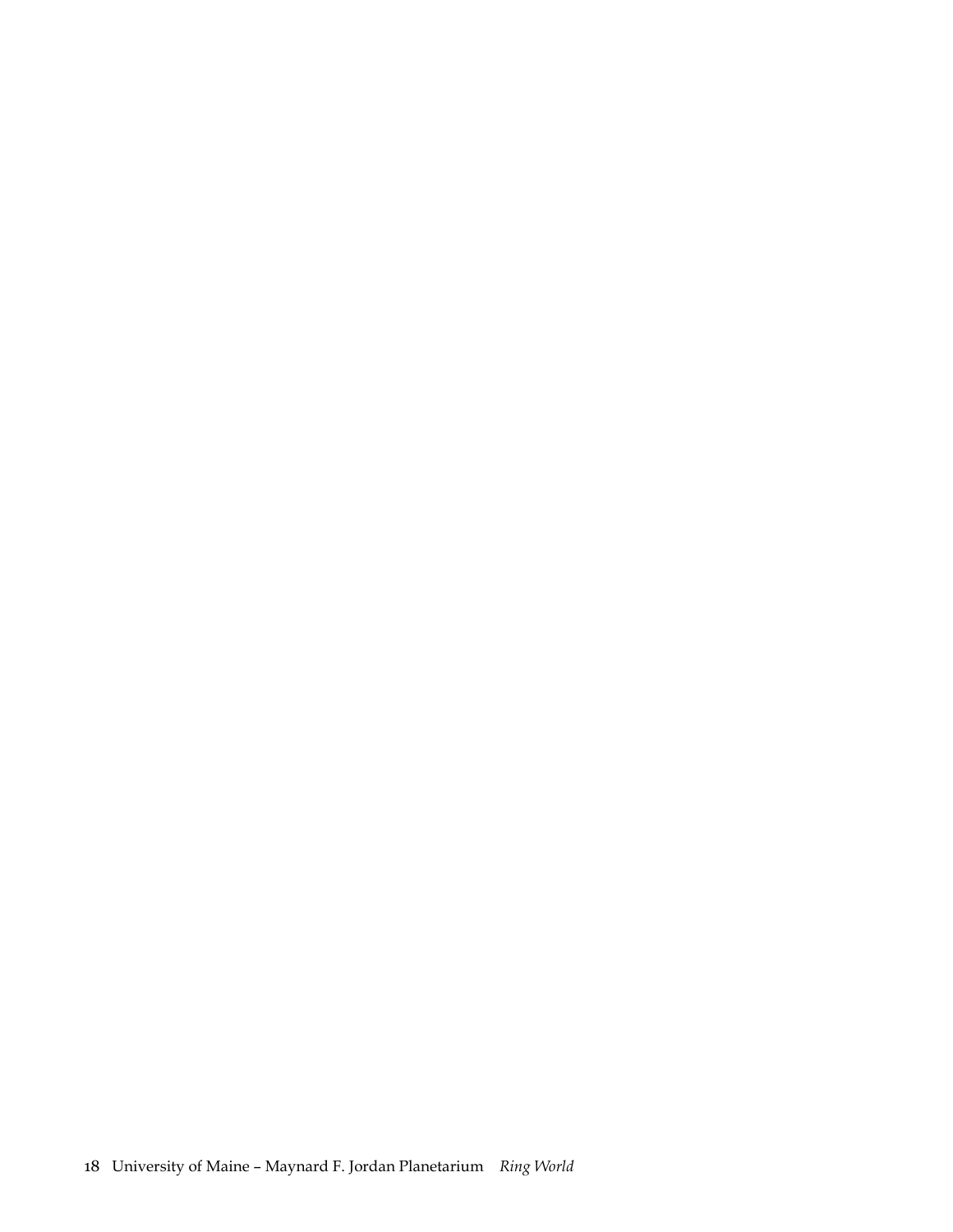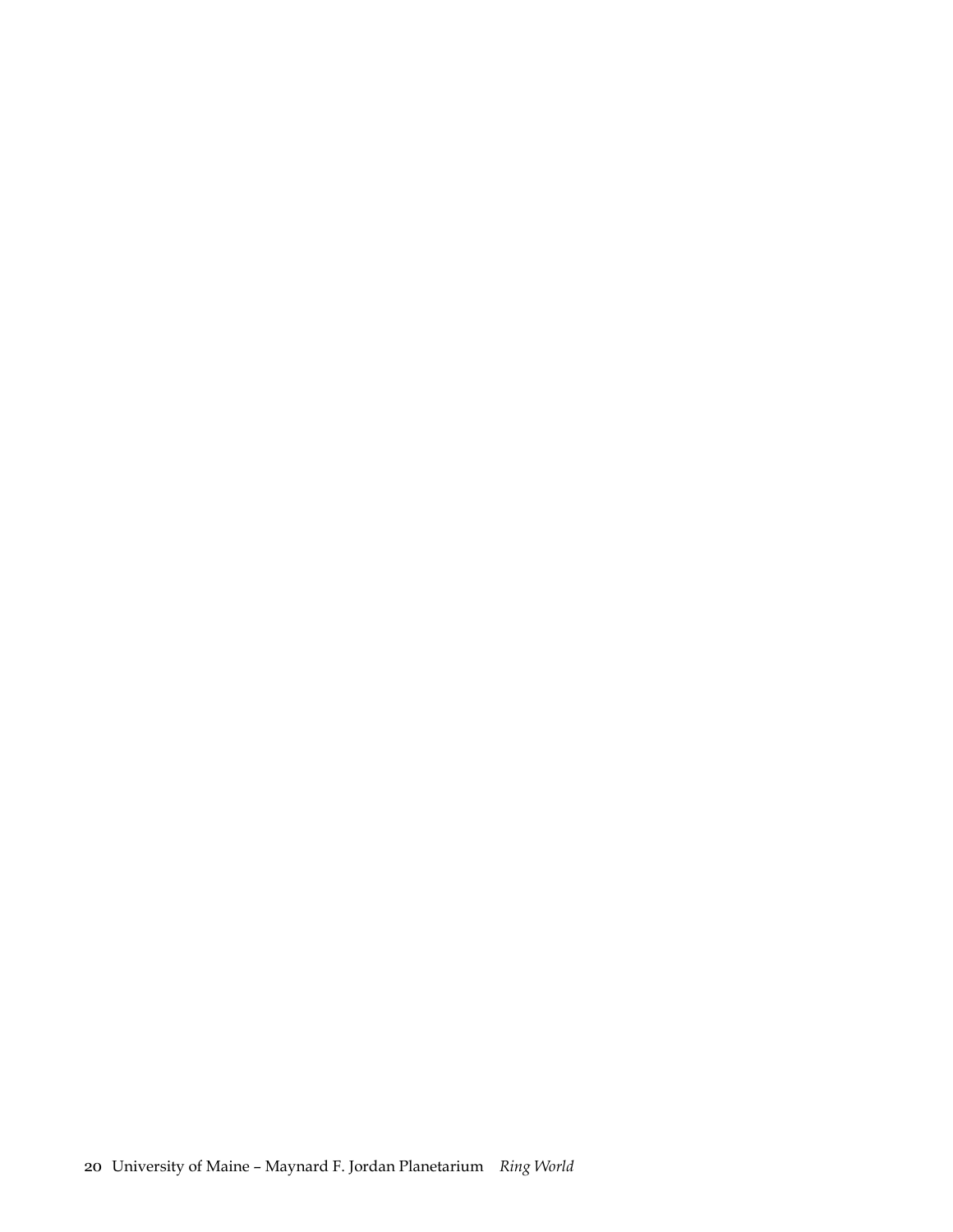

# Which Way Should I Point?

http://saturn.jpl.nasa.gov/education/pdfs/Which\_Way\_to\_Point.pdf

#### Objectives and State of Maine Learning Results Performance Indicators:

- 1. Learners will be able to make accurate observations using appropriate tools and units of measure. (5-8. Science & Technology. J. #1)
- 2. Learners will be able to design and conduct scientific investigations which include controlled experiments and systematic observations. (5-8. Science & Technology. J. #2)
- 3. Learners will be able to use various types of evidence to support a claim. (3-4. Science & Technology. K. #4)
- 4. Learners will be able to verify and evaluate scientific investigations and use the results in a purposeful way. (5-8. Science & Technology. J. #3)

#### Objective:

To illustrate the need for cooperation among competing interests to make scientific measurements of planetary phenomena using "body-fixed" instruments.

#### Discussion:

The Voyager and Galileo spacecraft had some instruments mounted on a scan platform. This scan platform is a platform that can move independently from the rest of the spacecraft, something like a robotic arm. Cassini, in contrast, does not have a scan platform. All of Cassini's science instruments are attached directly to the main body of the spacecraft. As a result, in order to orient an instrument to point at Saturn (or any other target), the entire spacecraft must move. This means that while the camera is taking a picture of Saturn, all of the other instruments must look in their pre-defined directions, which may not be parallel to the camera's direction. This makes coordinating observations and data collection using the 12 instruments very difficult.

#### Materials:

- A desk chair that swivels
- A board that is wide and thick enough to support three people
- A brimmed hat, preferably a cowboy or outback hat
- One small toy telescope
- One pair of binoculars
- A broom handle (available at hardware stores or large wholesale kitchen supply stores)
- Three student volunteers
- An image or drawing of Saturn: this can be a photograph, a store-bought cut-out, or a download from the Internet (http://saturn.jpl.nasa.gov/multimedia/images/index.cfm)

#### Procedure:

- 1. Mount the image of Saturn somewhere in the classroom.
- 2. Place the board on the swivel chair.
- 3. Have the first student volunteer sit on the center of the board and have the student hold the hat upside-down on top of his/her head. The hat represents Cassini's high-gain antenna (the main communication antenna for the spacecraft).
- 4. Give the student the small toy telescope and instruct him/her that the telescope can only move up and down. The telescope represents the Magnetospheric Imaging Instrument (MIMI).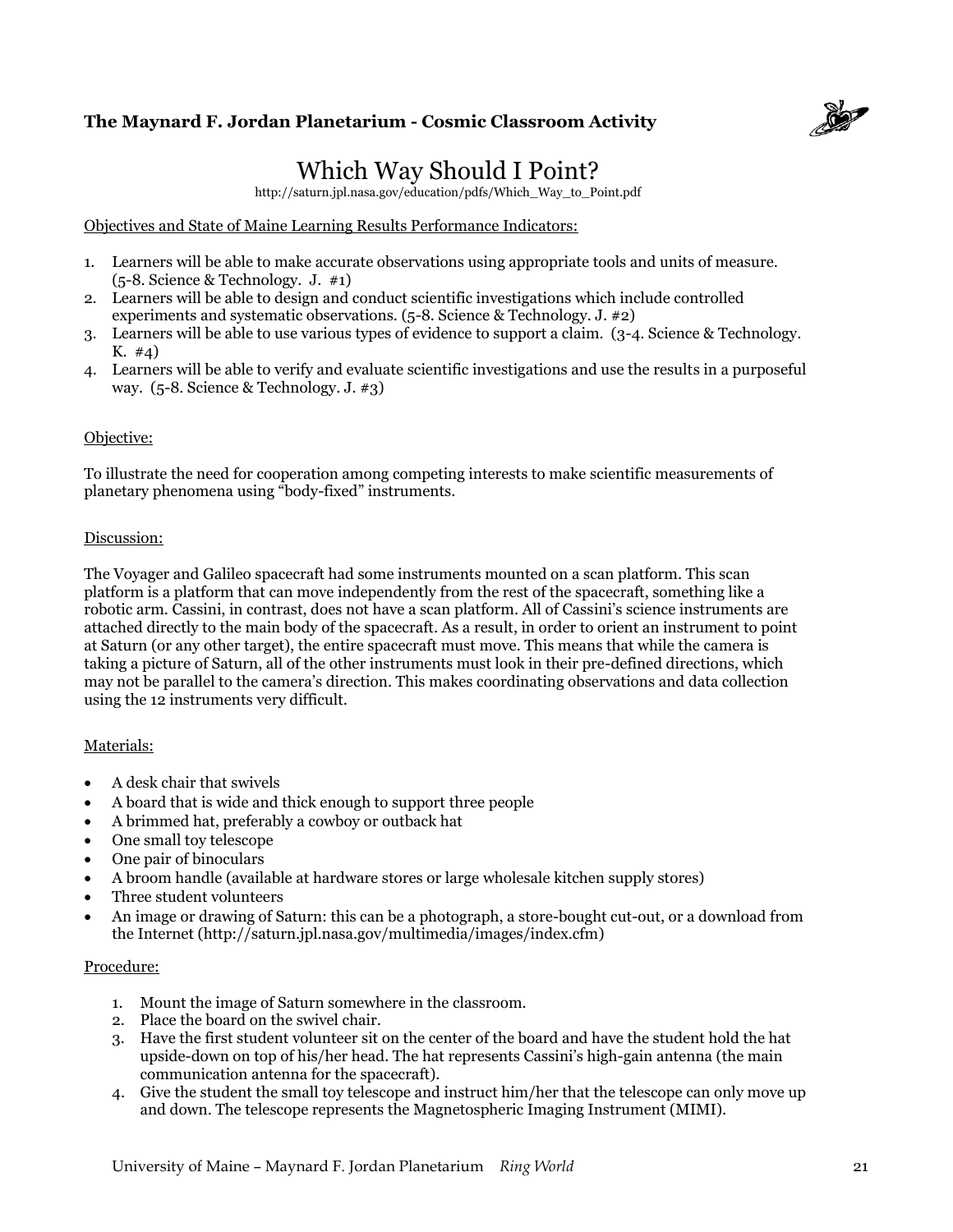5. With someone holding one end of the board so that it does not tip over, place the second student volunteer on the other end of the board with his/her back to

- the person in the center. 6. Give the second student the binoculars. These binoculars represent the Imaging Science Subsystem (the cameras, ISS). One lens of the binoculars is the wide-angle camera and the other lens is the narrow-angle camera. Instruct the student that he/ she can only look straight ahead.
- 7. Place the third student volunteer on the other end of the board with his/her back toward the person in the center. Give the third student the broom handle and instruct him/her to hold it out in front. The broom handle represents the Magnetometer (MAG).
- 8. Now that all three of the students are in position, it's time to acquire some data about Saturn, which is mounted somewhere in the classroom (first procedure step). Let's try to collect some data. The magnetometer (MAG) is collecting data on Saturn's magnetic field. Therefore, as long as the instrument is turned on, it does not need to point in any particular direction (for the purpose of this



demonstration). The Magnetospheric Imaging Instrument (MIMI) and Imaging Science Subsystem (ISS) are a whole different story. Since both ISS and MIMI need to actually look (point) at Saturn to collect data, it's obvious that they cannot collect data at the same time. In real mission planning, there is a sequence of events that is predefined wherein one of these instruments collects data, and then the other has a chance. The discussion comes when both science teams want to collect data at the same time. The mission planning team then needs to negotiate a bargain between the two teams. Remember that this demonstration only uses three of Cassini's 12 instruments!

#### Extension



Demonstrate the difference between a body-mountedinstrument spacecraft like Cassini and a spacecraft with a scan platform like Galileo. This illustrates the difficulties presented to the Cassini science and engineering teams when they plan data collection using multiple instruments.

Now let's examine how Galileo works. The Galileo spacecraft is somewhat similar in design to Cassini. Galileo has a main antenna at the top of the spacecraft, a central core of electronics, and a main engine at the bottom of the spacecraft. Science instruments are mounted on the outside of the central core. A major difference between Galileo and Cassini is the

movable scan platform that allows Galileo's remote sensing instruments (cameras and others) to be positioned to take data almost independent of the spacecraft's orientation.

On the Galileo spacecraft, your student camera (the student with the binoculars) is now free to move his binoculars in order to capture a target. Repeat the procedure used for Cassini, but as you slowly rotate the chair, allow the "camera" to stay pointed at Saturn until the chair is rotated so much that the "camera" is on the other side of the spacecraft from Saturn. For more information about how Galileo's science instruments work, go to http://www2.jpl.nasa.gov/galileo/. For more activities based on the Galileo Project, go to http://www2.jpl.nasa.gov/galileo/education/activities.html.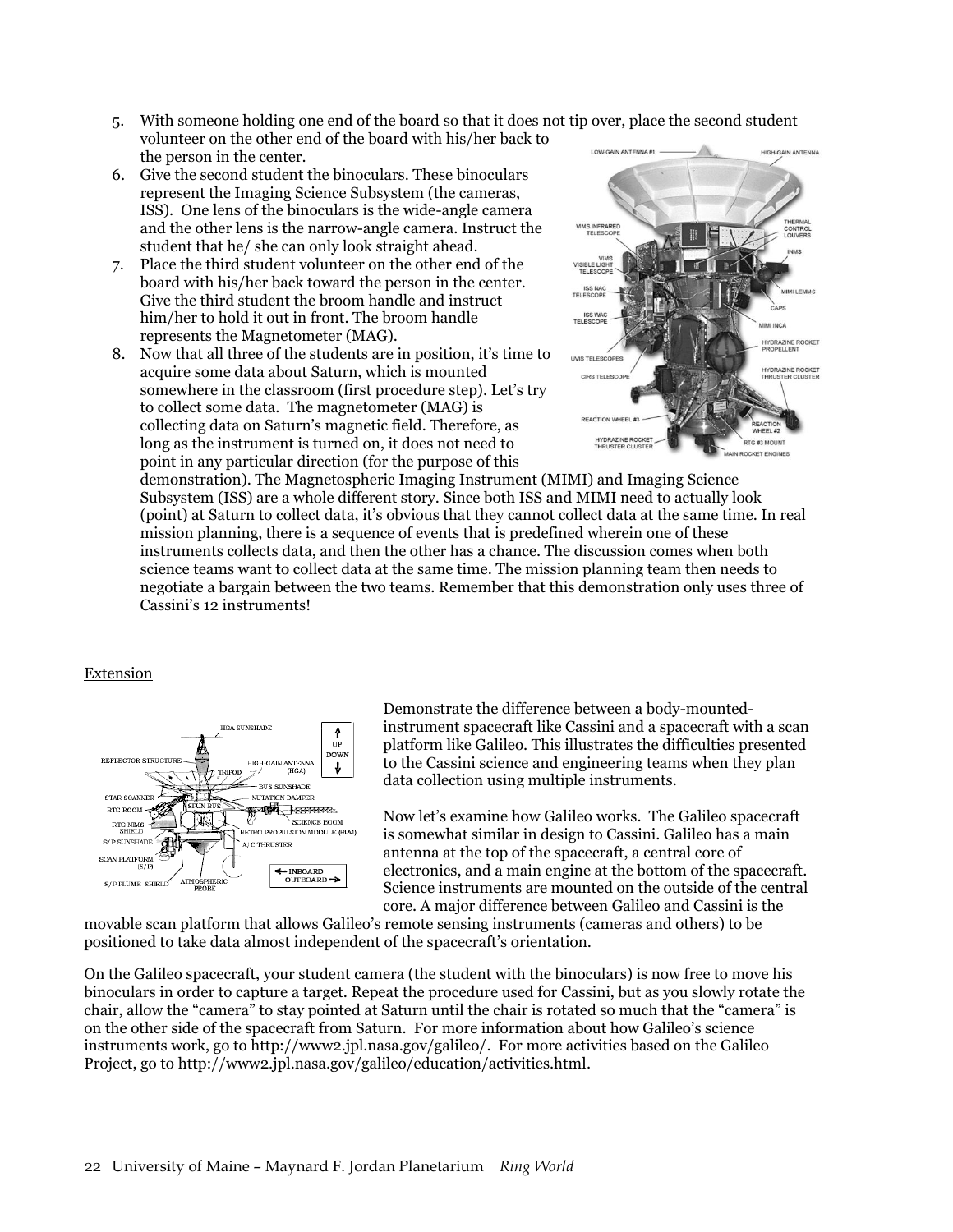# **Vocabulary List**

| Aperture          | The opening in a photographic lens that admits the light.                                                                                                                                                           |
|-------------------|---------------------------------------------------------------------------------------------------------------------------------------------------------------------------------------------------------------------|
| Axis              | A straight line about which a body or geometrical object rotates or may be conceived to<br>rotate.                                                                                                                  |
| Compass           | A device used to determine geographical direction, usually consisting of a magnetic<br>needle or needles horizontally mounted or suspended and free to pivot until aligned<br>with the magnetic field of the earth. |
| Contour Map       | A map showing elevations and surface configuration by means of contour lines.                                                                                                                                       |
| Dipole            | A pair of electric charges or magnetic poles, of equal magnitude but of opposite sign or<br>polarity, separated by a small distance.                                                                                |
| Field of View     | The usually circular area in which the image is rendered by the lens system of an optical<br>instrument.                                                                                                            |
| Geomagnetic Field | The magnetic field of the earth, having a determinable value at every point in the<br>region.                                                                                                                       |
| Imaging           | To create a representation of; $also:$ to form an image of <b>b</b> : to represent symbolically                                                                                                                     |
| Magnet            | An object that is surrounded by a magnetic field and that has the property, either<br>natural or induced, of attracting iron or steel.                                                                              |
| Magnetometer      | An instrument for measuring the magnitude and direction of a magnetic field.                                                                                                                                        |
| Orbital Plane     | The path of a celestial body or manmade satellite as it revolves around another body<br>relative to that second body.                                                                                               |
| Orientation       | Location or position relative to the points of the compass.                                                                                                                                                         |
| Planet            | A nonluminous celestial body larger than an asteroid or comet, illuminated by light<br>from a star, such as the sun, around which it revolves.                                                                      |
| Planetary field   | A region or space around a planet in which a given effect (as magnetism) exists                                                                                                                                     |
| Radar             | A method of detecting distant objects and determining their position, velocity, or other<br>characteristics by analysis of very high frequency radio waves reflected from their<br>surfaces.                        |
| Relief            | The variations in elevation of an area of the earth's surface.                                                                                                                                                      |
| Rotation          | Motion in which the path of every point in the moving object is a circle or circular arc<br>centered on a specific internal axis.                                                                                   |
| Simulation        | Examination of a problem often not subject to direct experimentation.                                                                                                                                               |
| Synthetic         | Devised, arranged, or fabricated for special situations to imitate or replace usual<br>realities.                                                                                                                   |
| Topography        | Detailed and precise description of a place or region.                                                                                                                                                              |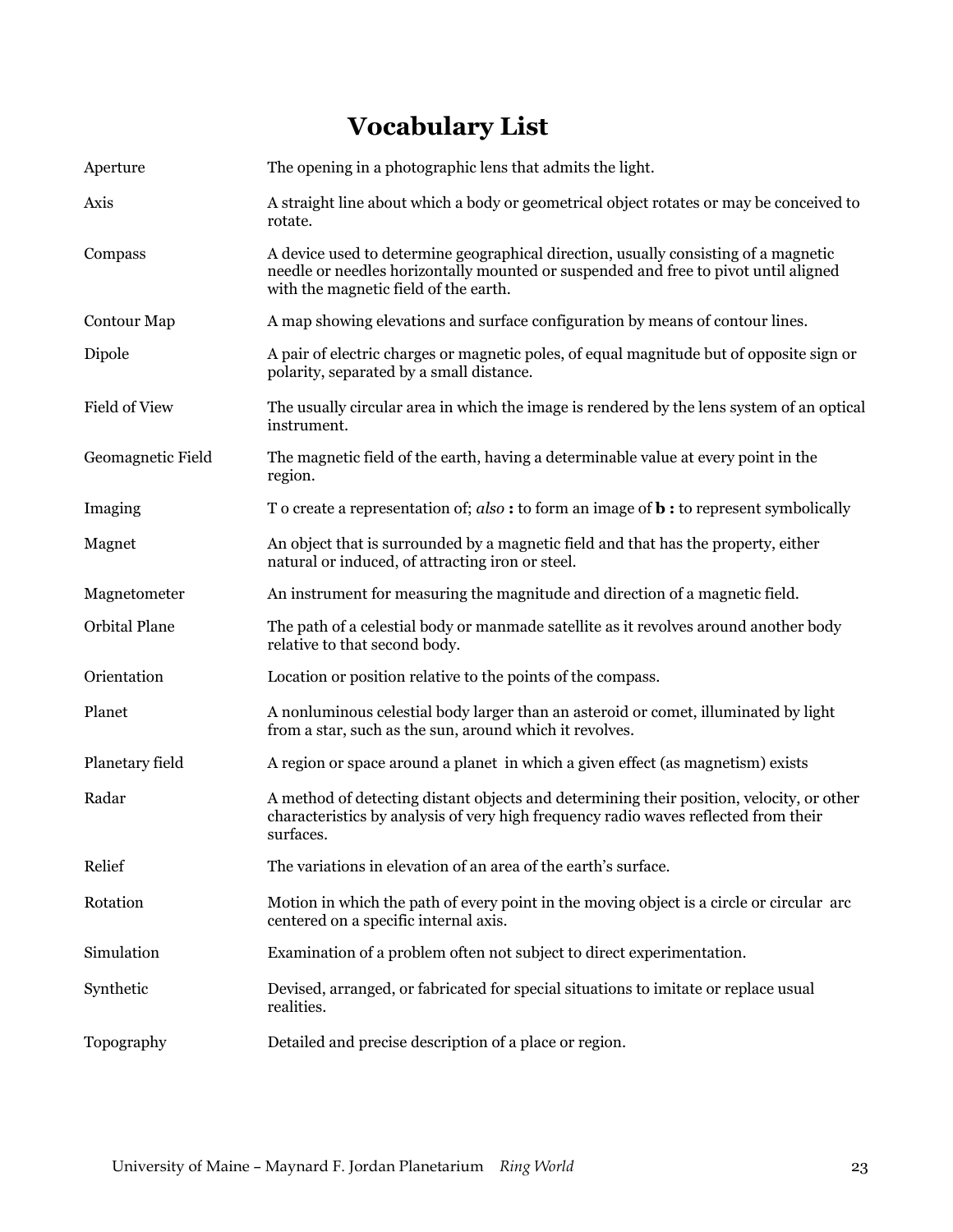# Some good books to use with *Ring World*

#### **The Cambridge Photographic Atlas of the Planets**

 Briggs, G. & Taylor, F. , 2nd ed. 1986, Cambridge U. Press.  *Has many high quality photographs.* 

### **The Grand Tour: A Traveler's Guide to the Solar System**

 Miller, R. & Hartmann, W. 1981, Workman.  *A beautiful primer.* 

#### **The Hubble Space Telescope**

Vogt, G. 1992, The Millbrook Press, Brookfield, CT.

#### **Rings**

 Elliot, J. & Kerr, R. 1984, MIT Press.  *Guide to our discovery & current knowledge of rings around the outer planets.* 

#### **Our Solar System**

Simon, Seymour. 1992, Morrow Junior Books

#### **Traveler's Guide to the Solar System**

Barnes-Svarney, Patricia. 1993, Sterling Publishing Company

#### **Saturn: A Spectacular Planet**

Branley, F. 1983, Crowell.

# Some good web sites to use with *Ring World*

#### **space.jpl.nasa.gov**

NASA's Jet Propulsion Laboratory web site

#### **http://spaceplace.nasa.gov/en/kids/**

A web site that offers ways to get involved in learning about space science and exploration. The Space Place is one of JPL's many successful education and outreach efforts.

#### **http://quest.arc.nasa.gov/**

Ames Research Center. NASA's K-12 Internet Initiative. This is a highly interactive site that features chats with scientists, video feeds to the Space Shuttle and much more.

#### **http://tes.asu.edu/dsn\_solarsyst.html**

An astronomy information page compiled by Ken Edgett, Arizona State University

#### **www.nineplanets.org**

A Multimedia Tour of the Solar System from the Students for the Exploration and Development of Space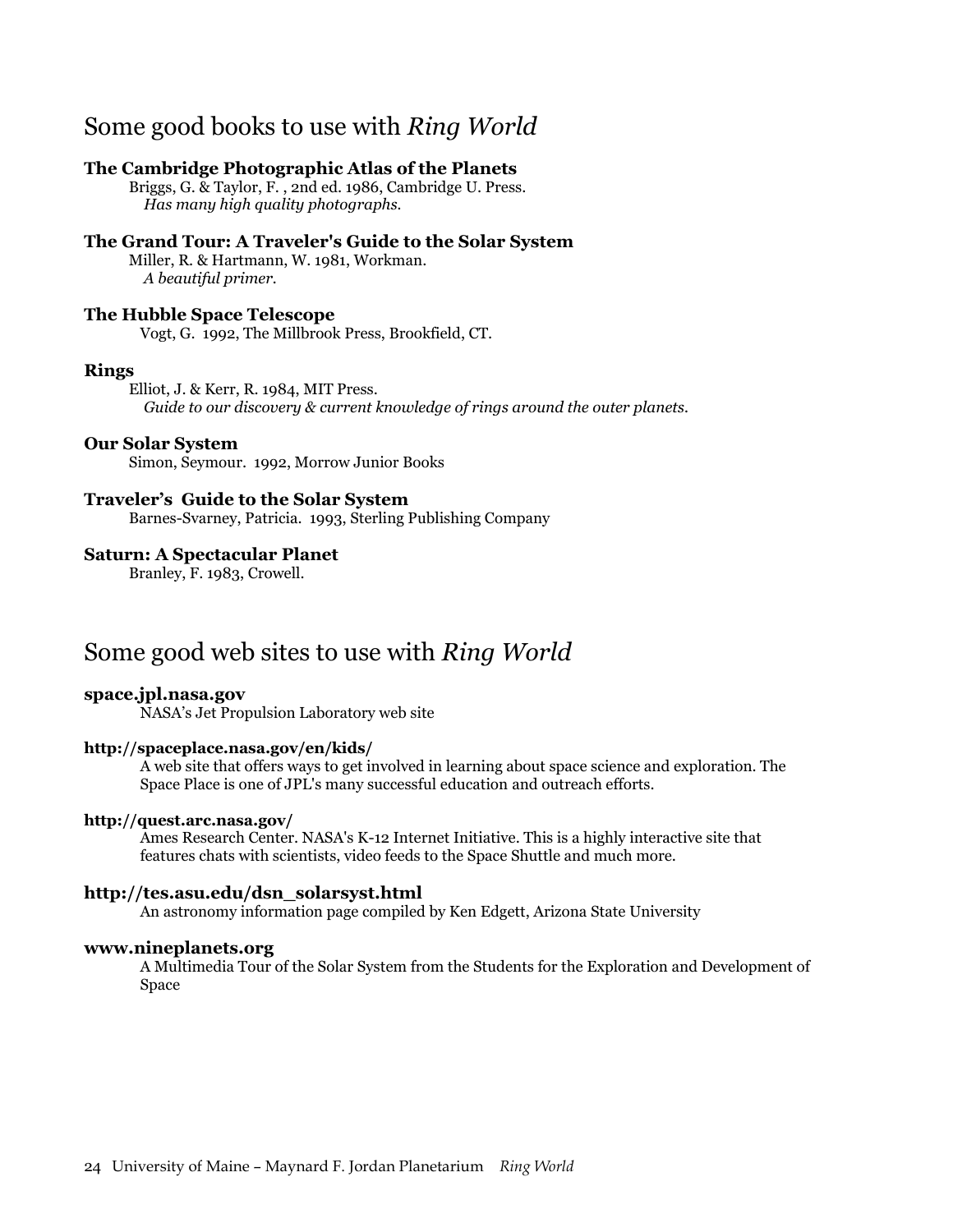# Lessons From The World Wide Web

Also, a wide variety of lesson plans and activities can be found on the World Wide Web. These sites are dedicated to lesson planning in a variety of subjects.

#### **http://saturn.jpl.nasa.gov/education/edu-58-kitchen.cfm**

Classroom activities created by the Cassini Outreach Team that teach students about the science and engineering behind the Cassini Mission to Saturn. Called "Saturn in Your Kitchen and Backyard," these activities are designed with cost in mind.

#### **http://saturn.jpl.nasa.gov/education/edu-classroom.cfm**

Check out these sites to further bring the wonders of space science to the classroom

#### **btc.montana.edu/ceres**

Maintained by the Burns Telecommunications Center, this page links to educational activities and classroom resources.

#### **spaceplace.jpl.nasa.gov/en/kids/index.shtml**

This California Institute of Technology and NASA Jet Propulsion Laboratory site for kids offers information and activities .

#### **http://school.discovery.com/curriculumcenter/**

This Discovery Channel education site allows teachers to search for science lesson plans by grade and subjects.

#### **http://www.eduref.org/**

Lesson plans based of the popular PBS series, Newton's Apple

#### **www.thegateway.org**

Sponsored by The U.S. Department of Education's National Library of Education and ERIC Clearinghouse on Information & Technology, this site offers lesson plans for all subjects and all grades.

#### **www.thursdaysclassroom.com**

Lesson plans, activities, and teacher resources presented from Science@NASA

# Astronomy Web Sites Worth a Visit

#### **umainesky.com**

The Maynard F. Jordan Planetarium and Observatory home page.

#### **hawastsoc.org**

The Hawaiian Astronomical Society's home page

#### **www.calacademy.org/planetarium**

Alexander F. Morrison Planetarium home page

#### **www.nss.org**

The National Space Society web site